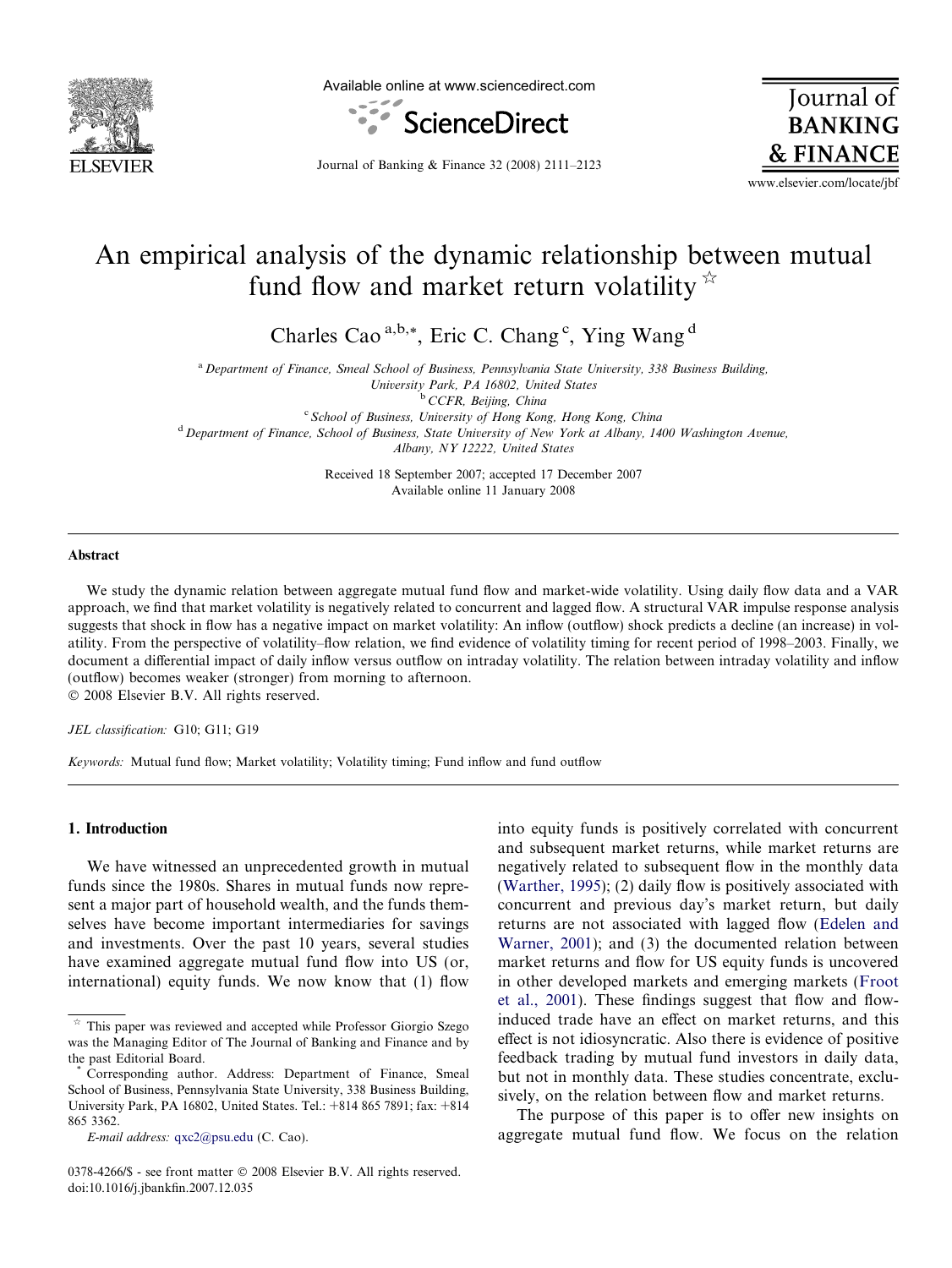between aggregate flow and market volatility and answer three questions that are not addressed by the previous literature. First, we examine the dynamic relation between flow and market volatility and investigate whether market volatility is associated with concurrent and past aggregate flow. Second, we study whether mutual fund investors time market volatility by moving money into (or out of) equity funds in response to a decrease (or an increase) in market volatility. Finally, we examine the relation between intraday market volatility and daily flow and assess the differential impact of inflow versus outflow on intraday market volatility.

We use a data set of daily mutual fund flow provided by Trim Tabs Investment Research. Using the data from 1998 to 2003, we estimate the dynamic relation between market volatility and flow by using a vector autoregression (VAR) approach. Our primary finding is that daily market volatility is negatively related to concurrent and lagged flow. We also find a negative contemporaneous relationship between innovations in flow and market volatility. A structural VAR impulse response analysis suggests that shock in flow has a negative impact on market volatility. This effect is particularly significant over the next ten days, and gradually disappears. In other words, an inflow shock induces lower market volatility, while an outflow induces higher volatility. Further, daily flow is negatively related to lag-1 volatility, providing evidence that mutual fund investors time market volatility. Finally, our test results suggest that the relation between intraday volatility and inflow becomes weaker, while the relation between intraday volatility and outflow becomes stronger, from morning to afternoon.

This paper is the first that presents direct evidence on the relation between flow and market volatility, and contributes to the literature on mutual funds in several aspects. First, the daily flow data allows us to study the dynamic relation between aggregate flow and market volatility at a daily interval. Second, existing literature focuses on the relation between flow and market returns, and suggests that such a relation may arise from information revelation by mutual fund flow, price pressure, or investor sentiment. However, it is unclear how flow is related to volatility at the aggregate level. Presumably, common components to flow should have an impact on market volatility if flow (and flow-induced trading) is highly correlated. However, the impact of flow on market volatility can be strictly idiosyncratic in nature if flow is driven by the pursuit of different investment strategies/styles. We fill this gap by providing evidence of the dynamic relationship between flow and volatility. Third, this paper highlights the asymmetric relation between flow and market volatility: inflow is associated with lower volatility, and outflow is associated with higher volatility on the next day. Last, this study extends research on the issue of volatility timing by using a larger sample of more than 800 domestic equity funds for the most recent period. [Busse \(1999\)](#page-12-0) provides evidence of volatility timing at an individual fund level for a sample of 230 funds and for the period of 1985–1995. Since the percentage of US households owning mutual funds has increased from about 30% in 1995 to 50% in 2003, it is important to re-examine volatility timing for this more recent period.

The remainder of the paper is organized as follows. In Section 2 we discuss related literature. Section [3](#page-2-0) presents the mutual fund flow data and alternative measures of market volatility. Our main empirical results are presented in Section [4](#page-4-0) with the results of robustness checks in Section [5.](#page-10-0) Concluding remarks are provided in Section [6](#page-11-0).

# 2. Related literature and background

There is a large body of literature on mutual fund flow. Earlier studies have focused on the micro-level relation between individual fund performance and the flow of money into or out of a mutual fund. For example, [Sirri and Tufano](#page-12-0) [\(1998\)](#page-12-0) analyze annual fund flow and document a striking performance-flow relationship. They conclude that ''Mutual fund consumers chase returns, flocking to funds with the highest recent returns, though failing to flee from poor performers." Other studies, including [Ippolito \(1992\)](#page-12-0), also conclude that mutual fund investors move cash into funds that had the best performance in the preceding year. [Coval and](#page-12-0) [Stafford \(2007\)](#page-12-0) study asset fire sales and institutional price pressure by examining stock transactions of mutual funds. They find supporting evidence that widespread selling by financially distressed mutual funds leads to transaction prices that occur below fundamental value. They also find that price effects are long-lived and last two quarters.

Recent papers by [Warther \(1995\) and Edelen and War](#page-12-0)[ner \(2001\)](#page-12-0) extend earlier studies by studying the relation between flow and returns at the macro-level (e.g., the relation between aggregate fund flow and market returns). According to [Warther \(1995\)](#page-12-0), there is a fundamental difference between the micro-level and macro-level analyses. Since investors often take money out of one fund and then invest in another fund, much of the cash into one fund is at the expense of another fund. The micro-level analysis helps understand how funds compete against each other to increase their respective market share. At the macro-level, in contrast, flows among funds are offsetting, so only the aggregate flow into (or out of) all funds is relevant. The current paper studies the relation between aggregate flow and market-wide volatility.

There are at least two channels through which the fund flow and stock return volatility are related. First, we observe lumpy cash infusion (or withdraw) into (or out of) funds at the individual fund level over a short period of time (e.g., at daily frequency). Such exogenous cash flow might be related to past performance. Take positive feedback strategies as an example. Fund managers who follow such strategies rely on past performance to predict future returns. They buy securities in up markets and sell in down markets, pushing security prices away from their fundamental values. Other fund managers may follow negative feedback (contrarian) strategies, and their trades drive security prices toward their fundamental values. Since posi-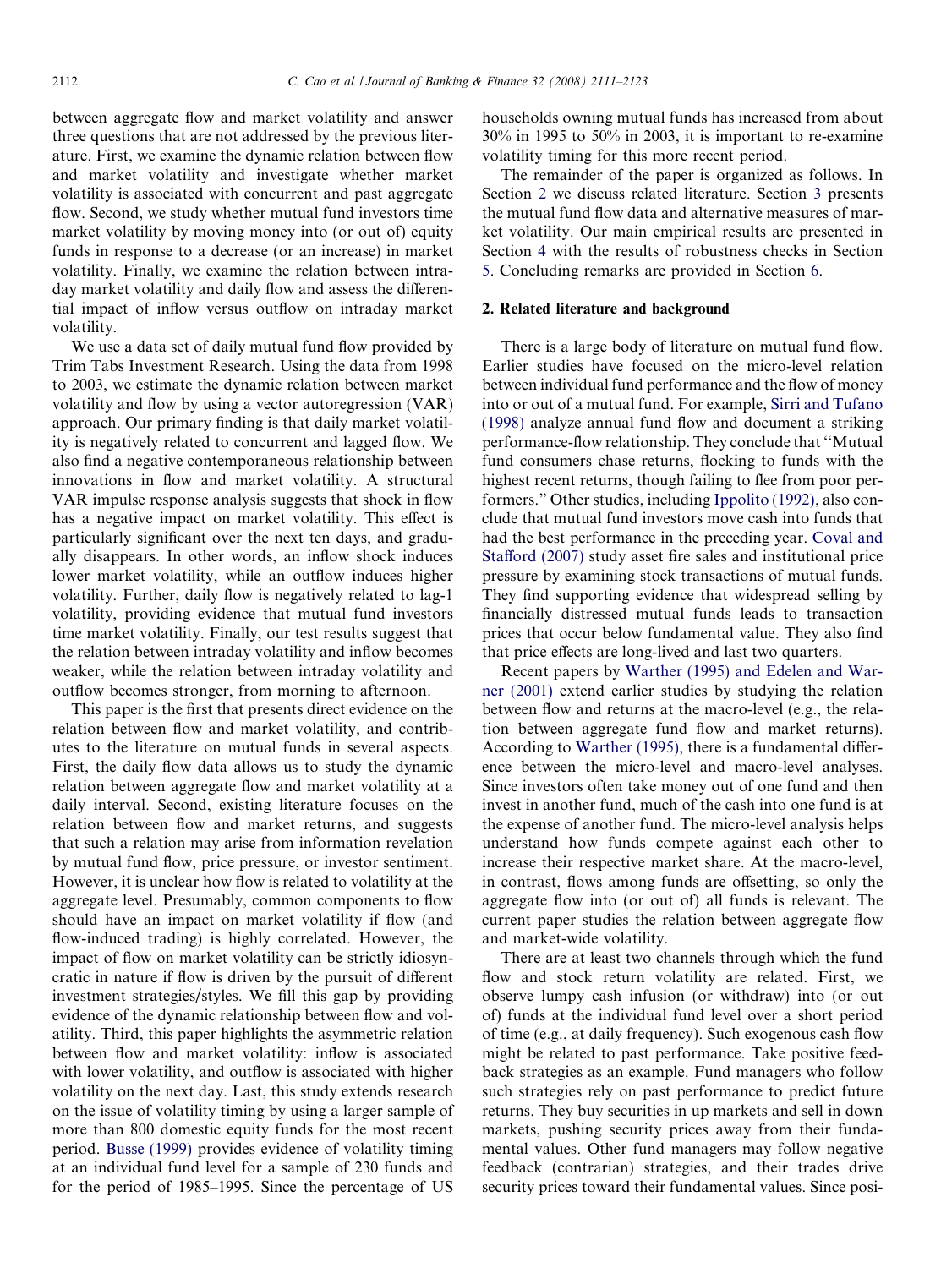<span id="page-2-0"></span>tive (negative) feedback strategies increase (decrease) shortterm volatility, the extent to which flow-induced trades depend on past return is important. As fund managers pursue a variety of investment strategies, their aggregate actions may be offsetting. The overall impact of these effects on market volatility is an open empirical question, which is the focus of our study.

Second, studies of [Black \(1996\) and Lee et al. \(1991\)](#page-11-0) conclude that noise traders cause wide swings away from fundamentals, and that investor sentiment and noise traders are an important factor in the overall market movement. It is a common belief that mutual fund investors are the least informed investors. Thus, it is reasonable to use mutual fund flow as a proxy for uninformed investor sentiment. Reports in the popular press claim that fund flow is a good indicator of retail investor sentiment, and this sentiment is often irrational. To the extent that investor sentiment is important in the market place and aggregate flow is a good proxy of the sentiment, flow into (or out of) mutual funds will be related to market-wide returns and volatility.

The current paper is also related to [Busse \(1999\)](#page-12-0) who sheds light on the question of whether mutual funds time market volatility. Using a proprietary dataset and a sample of 230 domestic equity funds during 1985 and 1995, Busse shows that mutual funds do time market volatility and funds change market exposure when volatility changes. According to a survey conducted by Investment Company Institute and US Census Bureau, there has been a dramatic increase in the ownership of mutual funds by US households in the past decade, up from about 30% in 1995 to 50% in 2003. Given the fact that the increase in ownership of mutual funds over time is significant, and that daily fund return data is not available to academia, we extend Busse's work by studying the question of volatility timing from the perspective of the flow–volatility relationship. Our test is based on flow data for more than 800 domestic equity funds and is for a recent period of 1998–2003.

# 3. Data

# 3.1. Mutual fund flow

Our daily mutual fund flow data come from Trim Tabs Investment Research of Santa Rosa, CA. The sample spans the period from February 1998 to December 2003. Starting from February 1998, the vendor collects daily data on net asset values (NAVs), total net assets (TNAs), and flow for a sample of over 1600 mutual funds.

Trim Tabs' data collection procedures are briefly summarized as the follows: Each day, mutual fund investors send orders for purchase or redemption to the fund customer service center (or the transfer agent). Whenever a fund receives an order from an investor, the order, by law, should be executed at the next calculated net asset value. Each day, the NAV is determined by the day's closing prices of securities held by the fund and shares outstanding on the previous trading day. Before 5:30 p.m. EST, the NAV is reported to the National Association of Security Dealers and the transfer agent. After the NAV is calculated, the transfer agent processes all orders overnight and uses this NAV to compute the change in the fund's payables, receivables, cash and shares outstanding. The transfer agent then reports these numbers back to fund managers and these numbers are entered into the fund's balance sheet the next morning. Trim Tabs receives data of the previous day's total net assets and net asset values from each fund every morning (We refer readers to [Edelen and Warner](#page-12-0) [\(2001\)](#page-12-0) who provide a detailed description of Trim Tabs data). Relying on these data on date  $t$  and  $t - 1$ , Trim Tabs calculates the net flow on date  $t$  for a single fund as

$$
Flow_t = \text{TNA}_t - \text{NAV}_t \frac{\text{TNA}_{t-1}}{\text{NAV}_{t-1}}.
$$
\n(1)

Since the focus of this paper is on the relationship between aggregate fund flow and market return volatility, we include only domestic equity mutual funds in our sample. We match our sample with funds in the Center for Research in Security Prices (CRSP) survivor-bias free US mutual fund database and include the funds with the following Investment Company Data Institute (ICDI) investment objectives: aggressive growth (AG), growth and income (GI), income (IN), long-term growth (LG), sector funds (SF), total return (TR), and utility funds (UT). The final sample contains 859 domestic equity mutual funds. Funds with other investment objectives (e.g., bond funds and international funds, etc.) are excluded.

Trim Tabs advises that mutual funds do not make adjustment in distributions (e.g., dividends and capital gains) in a uniform manner. For this reason, we obtain the distribution data from the CRSP mutual fund database and adjust the NAVs accordingly. Recent studies using Trim Tabs data report solitary typographical errors in NAVs and TAVs (see [Edelen and Warner, 2001; Chalmers](#page-12-0) [et al., 2001; Greene and Hodges, 2002\)](#page-12-0).

We use the two filters suggested by [Chalmers et al. \(2001\)](#page-12-0) to identify potential data error in NAV and TNA series. The first is a five-standard-deviation filter intended to eliminate outliers that occur as a result of recording errors. If the daily change in NAV (or in TNA) for a single fund is more than five standard deviations, we hand-check NAV (or TNA) against alternative sources, because a five-standarddeviation change is an extremely rare event. The second filter captures observations when a three-standard-deviation move is followed by a reversal to within 1.5 standard deviations (or by a further 1.5 standard deviations move in the same direction) the next day. This filter intends to catch false reversals or continuations. [Chalmers et al. \(2001\)](#page-12-0) recommend using both filters to spot potential errors. We keep those observations if they can be corrected or verified and discard the remaining spurious observations. In total, we eliminate 0.34% of our sample observations. After filtering, we use Eq. (1) to calculate the net flow for each fund.

Finally, the dollar value of the Trim Tabs asset base varied dramatically from 280 to 810 billion during our six-year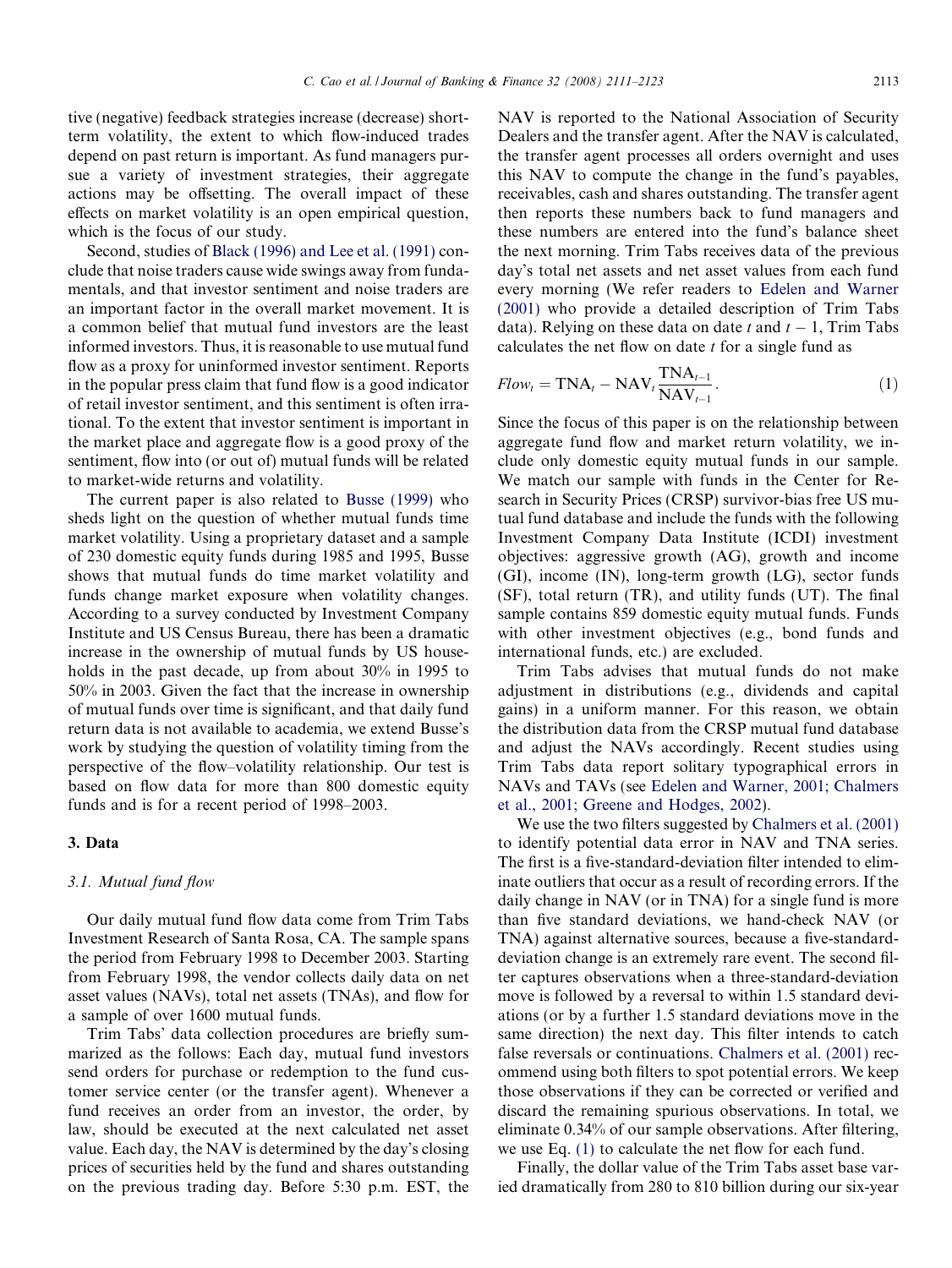<span id="page-3-0"></span>sample period. Therefore, we aggregate the fund flow and normalize the aggregate flow by expressing it as a percentage of the previous day's total asset base for our sample of 859 funds.

Summary statistics of normalized flow data are presented in Table 1. Panel A reports the characteristics of aggregate net flow for our sample funds. The mean of aggregate flow over the sample period is  $-0.20$  basis points  $(-0.002\%)$  per day, or  $-0.5\%$  in annualized term. The median of the daily flow is -0.64 basis points and the standard deviation is 10.69 basis points. While the total asset base increased during our sample period, the mean and median daily fund flows are slightly negative because funds experienced a significant outflow after the burst of the internet bubble in early 2000.

Despite the average negative aggregate flow, we notice that among the 1484 observations of aggregate net flow data, 685 are positive, while 799 are negative. That is, during about 54% of trading days, aggregate cash flows out of, rather than into, equity mutual funds. We present summary statistics of aggregate net inflow and outflow, respectively, in Panel A. We observe that the average of net inflow (0.084% per day) is greater than that of net outflow (0.076% per day). Panel B shows that there are significant and negative partial autocorrelations (PAC) for aggregate flow at lags 1 and 2, and there are significant and positive PAC at lags 4 and 5. The time series of daily aggregate fund flow is plotted in [Fig. 1.](#page-4-0)

#### 3.2. Measurement of daily volatility

We use three measures of daily market volatility in this study. The first is the high-frequency volatility estimator proposed by [Andersen et al. \(2001\).](#page-11-0) They develop the daily volatility estimator by summing intraday squared five-minute returns. They argue that this estimator is free of measurement errors and model-free.<sup>1</sup> The second volatility estimator is the extreme value estimator ( $\sigma_{\text{HL}}$ ) developed by [Parkinson \(1980\),](#page-12-0) while the third one is similar to the high-frequency volatility estimator, but we pre-filter the intraday return by using a GARCH model. To save space, we present our main results by using the high-frequency volatility estimator and extreme value estimator.<sup>2</sup>

The first and third volatility measures are calculated by using the intraday levels of the S&P 500 index, while we calculate the second volatility measure by using the daily high/low levels of the S&P 500 index. We obtain the intraday and daily levels of the S&P 500 index from Tick Data, Inc. The tick-by-tick futures and index database provided

| Table 1 |  |                                                        |  |  |
|---------|--|--------------------------------------------------------|--|--|
|         |  | Summary statistics of daily aggregate mutual fund flow |  |  |

|                      | Obs.                                | Mean<br>(b.p.) | Median<br>(b.p.) | Std.<br>(b.p.) | Min<br>(b.p.) | Max<br>(b.p.) |  |
|----------------------|-------------------------------------|----------------|------------------|----------------|---------------|---------------|--|
|                      | Panel A: Aggregate mutual fund flow |                |                  |                |               |               |  |
| Daily net<br>flow    | 1484                                | $-0.20$        | $-0.64$          | 10.69          | $-58.93$      | 60.64         |  |
| Daily net<br>inflow  | 685                                 | 8.40           | 6.19             | 7.62           | 0.00          | 60.64         |  |
| Daily net<br>outflow | 799                                 | $-7.57$        | $-5.80$          | 6.70           | $-58.93$      | 0.00          |  |

| Panel B: Partial autocorrelations of aggregate mutual fund flow |  |
|-----------------------------------------------------------------|--|
|-----------------------------------------------------------------|--|

|                | Lag |                                                                              |  |  |
|----------------|-----|------------------------------------------------------------------------------|--|--|
| Daily Net Flow |     | $-0.12^{\degree}$ $-0.10^{\degree}$ $0.02$ $0.06^{\degree}$ $0.08^{\degree}$ |  |  |

Daily aggregate mutual fund flow from February 1998 to December 2003 for a sample of 859 domestic equity funds. Panel A reports summary statistics of aggregate net fund flow, inflow, and outflow, respectively. Aggregate flow is scaled by the total TNAs of our sample funds on the previous day. Panel B presents the partial autocorrelations of aggregate net equity fund flow.

Significant at 5% level, two-tailed test.

by Tick Data is comprised of over 85 symbols. The S&P 500 index and other data are collected via multiple realtime data feeds. Tick Data takes several steps to ensure the accuracy of its ongoing data collection process, beginning at the source. To ensure continuity, Tick Data collects data from two geographical locations. All data are passed through the Data Manager, a suite of scrubbing and verification programs developed for the purpose of producing clean and robust data.

Following [Andersen et al. \(2001\)](#page-11-0), we construct the five-minute return series of the S&P 500 index from the logarithmic difference between the prices recorded at or immediately before the corresponding five-minute interval. Since the five-minute return is serially correlated, we estimate an AR (5) model for the five-minute return series each day to remove the serial correlation. We then construct the highfrequency volatility estimator as

$$
\sigma_{\text{High},t} = \sqrt{\sum_{i=1}^{N} (r_{t+i\Delta})^2},
$$
\n(2)

where  $\sigma_{\text{High},t}$  denotes daily market volatility based on highfrequency data on day  $t$ ,  $\Delta$  is the observation interval length (i.e., five minutes),  $N$  is the number of five-minute intervals in one trading day ( $N = 78$ ), and  $r_{t+i}$  is the intraday de-meaned and filtered S&P 500 index return in interval  $\Delta$  on day t.

Summary statistics of alternative volatility estimators are provided in [Table 2](#page-4-0). Panel A shows that the daily average of high-frequency volatility ( $\sigma_{High}$ ) and high-low volatility ( $\sigma_{\text{HL}}$ ) are 14.7% and 15.9%, respectively. These two volatility estimators are highly correlated, with a correlation of 0.78 (see Panel C). Both volatility estimators are negatively correlated with daily fund flow (The correlations are  $-0.19$  and  $-0.16$ ). Finally, both volatility estimators exhibit substantial positive autocorrelations. Thus, we

<sup>&</sup>lt;sup>1</sup> [Andersen et al. \(2001\)](#page-11-0) justify using a sampling frequency of five minutes, stating that this interval is long enough to avoid most measurement errors and short enough to avoid microstructure biases.

<sup>2</sup> To ensure that our inferences are not sensitive to the particular estimator used, we repeat all the analyses by using the extreme value estimator and the third volatility estimator, reporting our results in Section [5](#page-10-0).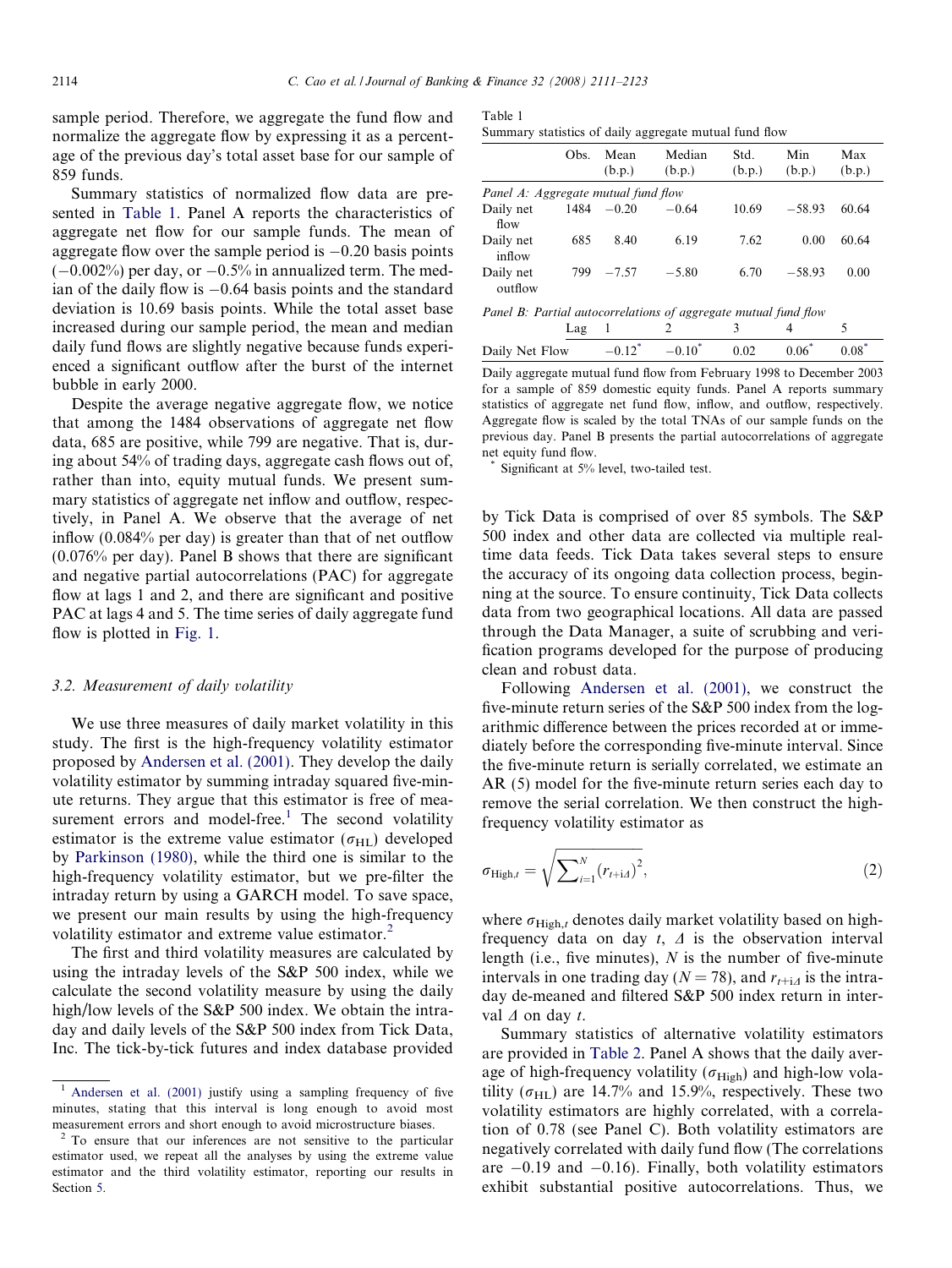<span id="page-4-0"></span>

Fig. 1. Time series of daily aggregate US equity mutual fund flow. The figure plots the time series of daily aggregate domestic equity mutual fund flow from February 1998 to December 2003. Flow is scaled by the total TNAs on the previous day.

Table 2 Summary statistics of alternative volatility estimators

|                     | Panel A: Summary statistics       |                     |                      |                  |            |
|---------------------|-----------------------------------|---------------------|----------------------|------------------|------------|
|                     | Mean $(\% )$                      | Median $(\% )$      | Std. $(\%$           | Min $(\% )$      | Max $(\%)$ |
| $\sigma_{\rm High}$ | 14.7                              | 13.4                | 6.2                  | 3.5              | 52.2       |
| $\sigma_{\rm HL}$   | 15.9                              | 14.2                | 8.3                  | 2.7              | 80.9       |
|                     | Panel B: Partial autocorrelations |                     |                      |                  |            |
|                     | Lag 1                             | $\text{Lag} 2$      | Lag <sub>3</sub>     | Lag <sub>4</sub> | Lag $5$    |
| $\sigma_{\rm High}$ | $0.70*$                           | $0.26^*$            | $0.10*$              | $0.16*$          | 0.07       |
| $\sigma_{\rm HL}$   | $0.41*$                           | $0.32^*$            | $0.19*$              | $0.11*$          | $0.10^*$   |
|                     | Panel C: Correlations             |                     |                      |                  |            |
|                     |                                   | $\sigma_{\rm High}$ | $\sigma_{\rm HL}$    |                  | flow       |
| $\sigma_{\rm High}$ |                                   | 1.00                |                      |                  |            |
| $\sigma_{\rm HL}$   |                                   | $0.78^*$            | 1.00                 |                  |            |
| Flow                |                                   | $-0.19^*$           | $-0.16$ <sup>*</sup> |                  | 1.00       |

Summary statistics of high-frequency volatility ( $\sigma_{\text{High}}$ ) and high-low volatility ( $\sigma_{HL}$ ) from February 1998 to December 2003.  $\sigma_{High}$  is calculated using intraday S&P 500 index returns and  $\sigma_{HL}$  is based on the extreme value method of [Parkinson \(1980\)](#page-12-0). Panels A and B present summary statistics and partial autocorrelations of both volatility estimators. Panel C reports the correlations of two volatility estimators and  $flow$ , where  $flow$ is the aggregate flow for a sample of 859 domestic equity funds.

Significant at 5% level, two-tailed test.

control for the autocorrelations in our later tests. The time series of two volatility estimators are plotted in [Fig. 2.](#page-5-0)

# 4. Empirical results

In the previous section, we provide correlation evidence for the co-movement between market volatility and mutual fund flow. Although these unconditional results suggest a relationship between volatility and flow, they do not clearly depict the structure of the relationship and do not control for other factors that are likely to influence volatility and flow. In this section, we use a VAR approach to examine the dynamic relationship between market volatility and flow.

# 4.1. VAR analysis

In its general form, a p-th order Gaussian VAR model can be represented as

$$
Y_{t} = \mu + \sum_{i=1}^{p} \phi_{i} Y_{t-i} + e_{t}, \qquad (3)
$$

where  $Y_t = (Y_{1,t}, \ldots, Y_{K,t})'$  is a vector time series of variables,  $\mu$  is a k-vector of intercepts,  $\phi_i$  ( $i = 1, \ldots, p$ ) are  $k \times k$  parameter matrices with all eigenvalues of  $\phi$  having moduli less than one so that the time series is stationary, and  $e_t$  is the error vector, which is assumed to be i.i.d.  $k$ variate normally distributed with expectation the zero vector, and variance matrix  $\Sigma$ . Before conducting the VAR analysis, it is important to note that each time series should be a stationary process. To test the stationarity of the variables of our interest, we perform both Dickey-Fuller and Phillips-Perron unit root tests (with and without drift). The results, although not reported, suggest that the unit root hypotheses are strongly rejected in favor of the stationary hypotheses for all the variables of our interest. We obtain maximum likelihood estimates of  $\phi$  and  $\Sigma$  using iterated least squares method. The selection of VAR lag length is based on a top-down approach.<sup>3</sup>

Given an initial choice of the lag length  $p$ , the top-down approach entails conducting joint Wald tests of the null hypotheses that the lag length can be reduced to q for  $q = p-1$ ,  $p-2$ , and so forth., up to the point where the null hypothesis is rejected.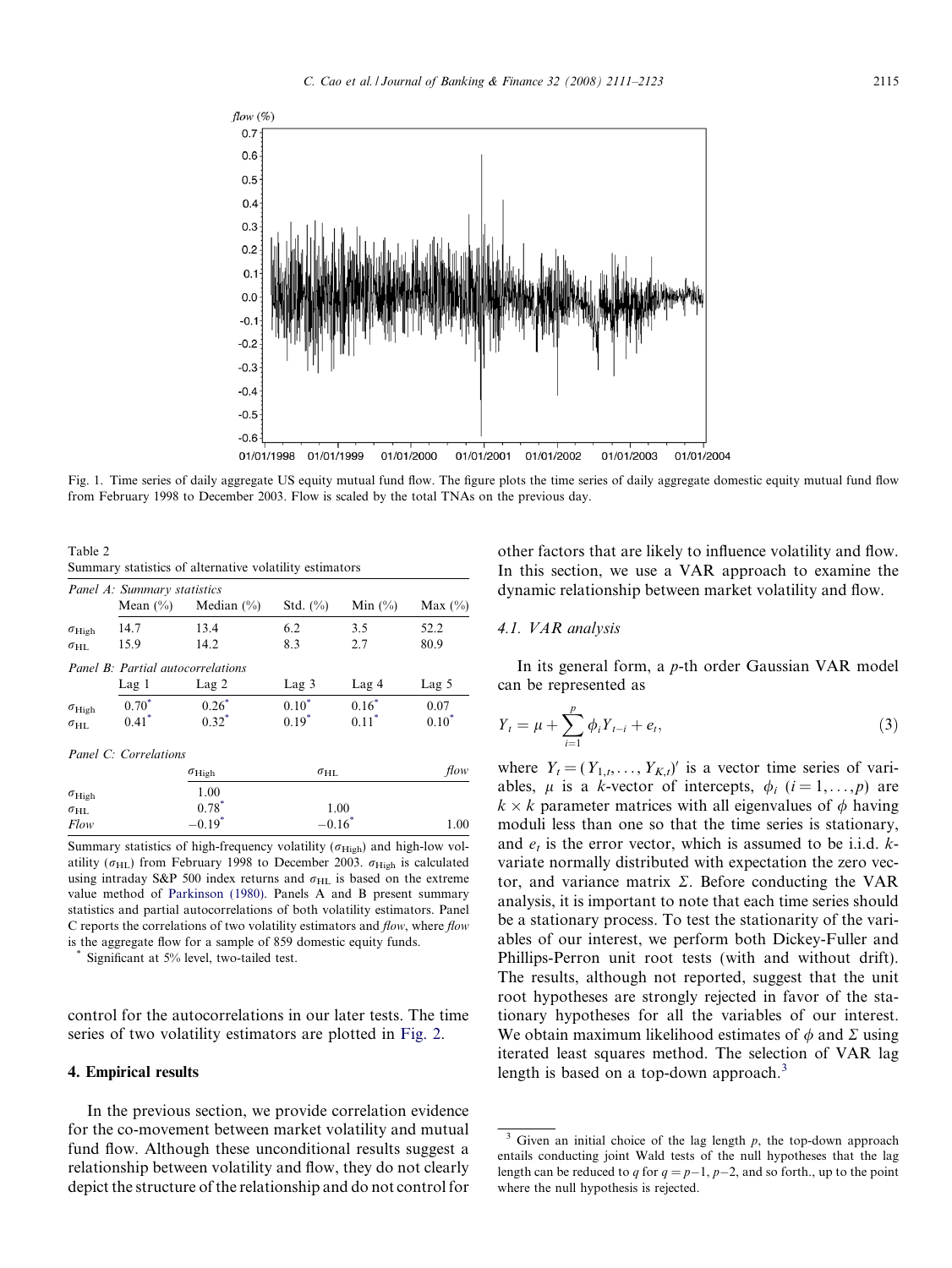<span id="page-5-0"></span>

Fig. 2. Time series of alternative market volatility estimators. The figures plot time series of two market volatility estimators from February 1998 to December 2003: high-frequency volatility ( $\sigma_{\text{High}}$ ) in Panel A and high-low volatility ( $\sigma_{\text{HL}}$ ) in Panel B.

We first examine a bivariate model that consists of highfrequency volatility (ln( $\sigma_{\text{High}}$ )) and flow, i.e.,  $Y_t = (\ln(\sigma$ - $_{\text{High},t}$ ),  $flow_t$ ), which provides a preliminary overview of the dynamic relationship between market volatility and flow. Given the well-documented negative correlation between market returns and volatility (see [French et al.,](#page-12-0) [1987; Nelson, 1991](#page-12-0)), it is possible that the volatility–flow relationship is a spurious result of the positive flow-return relationship documented by [Edelen and Warner \(2001\)](#page-12-0). To address this issue, we examine a three-factor VAR model including S&P 500 returns (*mkret*) (i.e.,  $Y_t = (\ln(\sigma_{\text{High }t})$ ,  $flow<sub>t</sub>,$  mkret<sub>t</sub>)) to determine whether meaningful changes occur after we control for market returns.

In our bivariate VAR specification, the coefficients of our main interest are the off-diagonal coefficients  $\phi_1(1,2)$ ,  $\phi_2(1,2), \phi_3(1,2)$ , etc. Specifically, the coefficient  $\phi_1(1,2)$  characterizes the relationship between market volatility and fund flow with one-day lag. If  $\phi_1(1,2)$  is negative and significant, then there exists an asymmetric relationship between volatility and inflow versus volatility and outflow: more inflow is associated with lower volatility while more outflow is associated with higher volatility on the next day. Other off-diagonal coefficients, such as  $\phi_1(2,1), \phi_2(2,1), \phi_3(2,1)$ , characterize the impact of lagged volatility on flow.

[Table 3](#page-6-0) reports coefficient estimates of the bivariate and three-factor VAR models. The top-down methodology indicates that we should use lag 13 and 11, respectively, for each model.<sup>4</sup> Looking first at the bivariate model, we find that market volatility is negatively related to flow at lags 1, 2, and 3, suggesting that flow has a negative impact

<sup>4</sup> For brevity, only the coefficients for the first three lags are reported in [Table 3.](#page-6-0)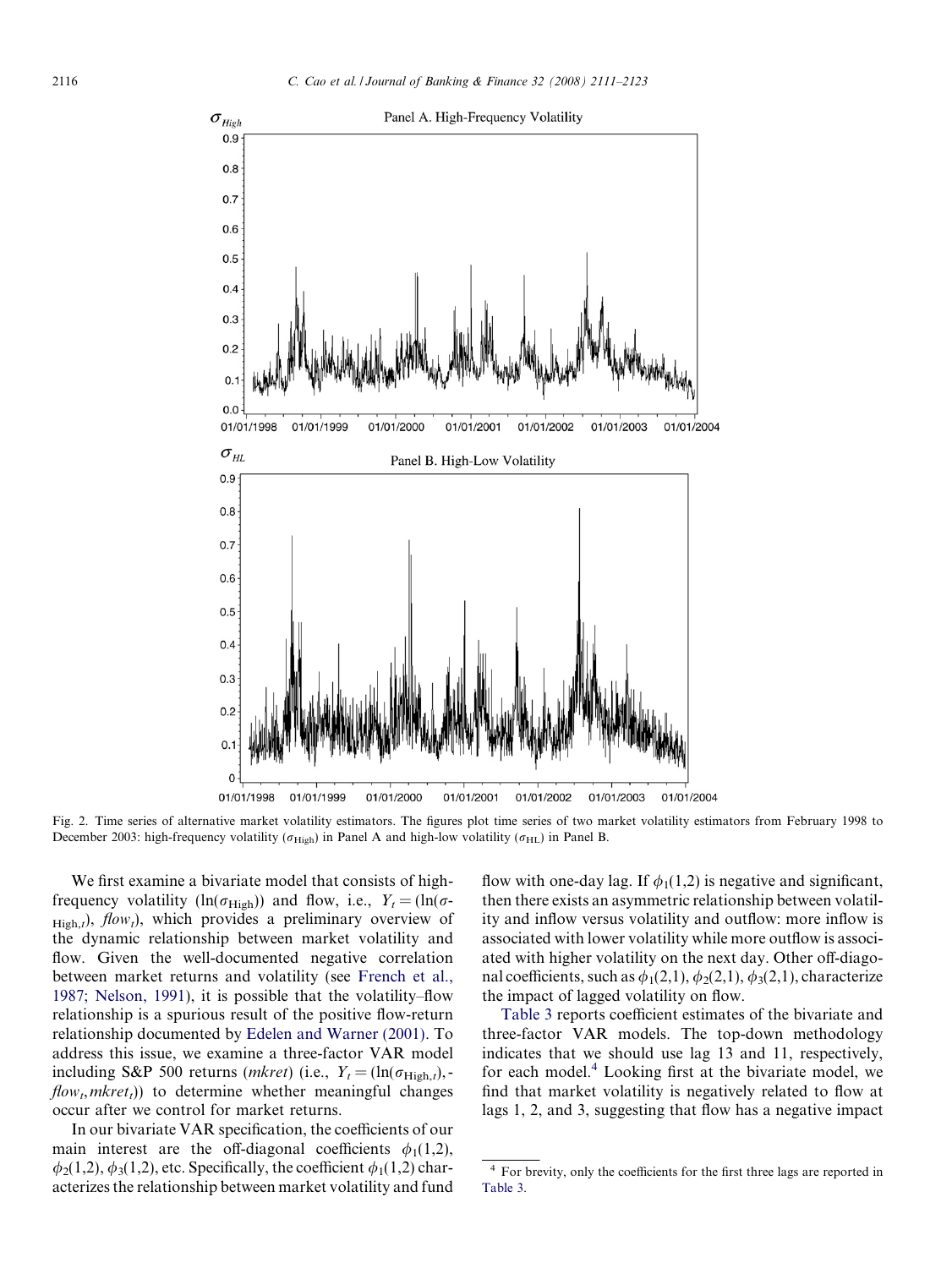<span id="page-6-0"></span>Table 3 Coefficient estimates of the bivariate and three-factor VAR models

|                                | Bivariate model<br>$(p = 13)$ |                      | Three-factor model $(p = 11)$ |                      |            |  |
|--------------------------------|-------------------------------|----------------------|-------------------------------|----------------------|------------|--|
|                                | $ln(\sigma_{\text{High},t})$  | $flow_t$             | $ln(\sigma_{High, t})$        | $flow_t$             | mkret,     |  |
| Intercept                      | $-0.21$ <sup>*</sup>          | 0.01                 | $-0.20$ <sup>*</sup>          | $-0.01$              | $0.56*$    |  |
|                                | $(-4.37)$                     | (0.53)               | $(-4.41)$                     | $(-0.52)$            | (2.25)     |  |
| $ln(\sigma_{\text{High},t-1})$ | $0.38*$                       | $-0.09$ <sup>*</sup> | $0.30^{*}$                    | $-0.04$ <sup>*</sup> | 0.09       |  |
|                                | (14.26)                       | $(-8.28)$            | (10.88)                       | $(-3.94)$            | (0.60)     |  |
| $ln(\sigma_{\text{High},t-2})$ | $0.14*$                       | $0.06*$              | $0.16*$                       | $0.03*$              | $0.30^{*}$ |  |
|                                | (4.95)                        | (4.85)               | (5.50)                        | (2.98)               | (1.97)     |  |
| $ln(\sigma_{\text{High},t-3})$ | 0.04                          | 0.02                 | 0.05                          | 0.01                 | $-0.19$    |  |
|                                | (1.20)                        | (1.74)               | (1.87)                        | (1.19)               | $(-1.23)$  |  |
| Wald test<br>$p$ -value        | ${0.00}$                      | ${0.00}$             | ${0.00}$                      | ${0.00}$             | ${0.41}$   |  |
| $flow_{t-1}$                   | $-0.22$ <sup>*</sup>          | $-0.22$ <sup>*</sup> | $-0.18$ <sup>*</sup>          | $-0.15^*$            | 0.16       |  |
|                                | $(-3.43)$                     | $(-8.37)$            | $(-2.53)$                     | $(-5.61)$            | (0.40)     |  |
| $flow_{t-2}$                   | $-0.26*$                      | $-0.17^*$            | $-0.23$ <sup>*</sup>          | $-0.14$ <sup>*</sup> | 0.16       |  |
|                                | $(-3.90)$                     | $(-6.02)$            | $(-3.19)$                     | $(-5.43)$            | (0.40)     |  |
| $flow_{t-3}$                   | $-0.17^*$                     | $-0.04$              | $-0.12$                       | $-0.01$              | 0.19       |  |
|                                | $(-2.43)$                     | $(-1.33)$            | $(-1.61)$                     | $(-0.42)$            | (0.49)     |  |
| Wald test<br>$p$ -value        | ${0.00}$                      | ${0.00}$             | ${0.03}$                      | ${0.00}$             | ${0.72}$   |  |
| $mkret_{t-1}$                  |                               |                      | $-0.05^*$                     | $0.04*$              | 0.04       |  |
|                                |                               |                      | $(-9.90)$                     | (22.80)              | (1.47)     |  |
| $mkret_{t-2}$                  |                               |                      | $-0.01$ <sup>*</sup>          | $-0.01^*$            | $-0.02$    |  |
|                                |                               |                      | $(-2.07)$                     | $(-5.64)$            | $(-0.52)$  |  |
| $mkret_{t-3}$                  |                               |                      | $-0.01$                       | 0.00                 | 0.02       |  |
|                                |                               |                      | $(-1.80)$                     | (1.01)               | (0.55)     |  |
| Wald test                      |                               |                      | ${0.00}$                      | ${0.00}$             | ${0.54}$   |  |
| $p$ -value                     |                               |                      |                               |                      |            |  |
| $R^2$                          | 58.9%                         | 13.8%                | 62.0%                         | 37.9%                | 2.2%       |  |

The table reports the coefficient estimates of the VAR model

$$
Y_{t} = \mu + \sum_{i=1}^{p} \phi_{i} Y_{t-i} + e_{t}
$$

where  $Y_t = (Y_{1,t}, \ldots, Y_{K,t})'$  is a vector time series of variables,  $\mu$  is a k-vector of intercepts,  $\phi_i(i = 1, \ldots, p)$ are  $k \times k$  parameter matrices, and  $e_i$  is the error vector. The bivariate model consists of ln ( $\sigma_{\text{High}}$ ) and flow, where  $\sigma_{\text{High}}$  is the high-frequency volatility estimator, and  $flow$  is the aggregate flow for a sample of 859 domestic equity funds. The three-factor model includes  $ln(\sigma_{High})$ , flow and market returns (*mkret*) where *flow* and *mkret* are in percentage. The VAR lag length,  $p$ , is chosen using a top-down method. For brevity, only the coefficient estimates of the first three lags are reported. t-Statistics are reported in parentheses. The null hypothesis of the Wald test is that the coefficients of lagged variables are jointly 0. p-values for the Wald test are reported in braces. The sample period is from February 1998 to December 2003.

Significant at 5% level, two-tailed test.

on subsequent market volatility. Since flow can take a positive value (inflow) or a negative value (outflow), our results indicate that, holding everything else constant, inflow is associated with lower volatility while outflow is associated with higher volatility on the next day.

Other results, including the positive autocorrelations in market volatility and negative autocorrelations in fund flow, are consistent with findings of [Bollerslev et al.](#page-11-0) [\(1992\) and Edelen and Warner \(2001\).](#page-11-0) Table 3 also shows that flow is negatively related to the previous day's volatility, which suggests that mutual fund investors might time market volatility (A test of volatility timing using impulse response analysis is presented in the next section.).

The estimation results from the three-factor VAR model provide additional evidence for the volatility–flow relation. First, the volatility–flow relationship obtained from the bivariate model still holds after we control for market returns. Thus, the uncovered flow–volatility relationship is not driven by the correlation between flow and returns. Second, concurrent flow is positively related to the previous day's market returns and negatively related to returns with a two-day lag, while concurrent return is not related to lagged flow. This flow-return relationship is consistent with [Edelen and Warner \(2001\)](#page-12-0). This exercise not only validates our self-constructed flow data, but it also extends Edelen and Warner's tests to a more recent period and to a dynamic setting. Finally, we document that volatility is negatively related to lagged returns, but return is not related to lagged volatilities. This suggests that the documented negative volatility-return relationship might result from higher (lower) returns leading to lower (higher) volatility.

Based on the VAR results, we test the Granger-causality between volatility and flow. As the focus of this paper is on the dynamic relation between mutual fund flow and market volatility, we test (1) whether flow Granger-causes market volatility and (2) weather volatility Granger-causes flow. If flow does not Granger-cause volatility, the coefficients of volatility on the lagged flow should be jointly zeros. Similarly, if market volatility does not Granger-cause flow, the coefficients of flow on the lagged volatility should be jointly zeros.

Table 3 presents the Wald test results and corresponding p-values. The results reject the null hypothesis that flow does not Granger-cause market volatility at the 5% significance level for both VAR specifications. For example, for the bivariate VAR model, the Wald test statistic is 30.6 and the corresponding  $p$ -value is 0.00. For the three-factor VAR model, the p-value of the Wald test is 0.03. Further, the Wald test rejects the null hypothesis that the coefficients of flow on the lagged volatility are jointly zeros – all  $p$ -values of the Wald test are less than 5% significant level. These results reaffirm our earlier finding that flow has a significant impact on volatility and vice verse. The Granger-causality test implies that the level of flow and volatility Granger-cause each other, suggesting that we should study the inter-temporal relationship between innovations in flow and volatility in both directions.

#### 4.2. Structural VAR impulse response analysis

In the previous section, the VAR results and the Granger-causality tests focus on the level of market volatility and flow. Since there are substantial autocorrelations in both flow and volatility, a natural question to ask is whether unexpected flow has an impact on subsequent unexpected volatility. We now investigate the dynamic relationship between innovations in market volatility and flow.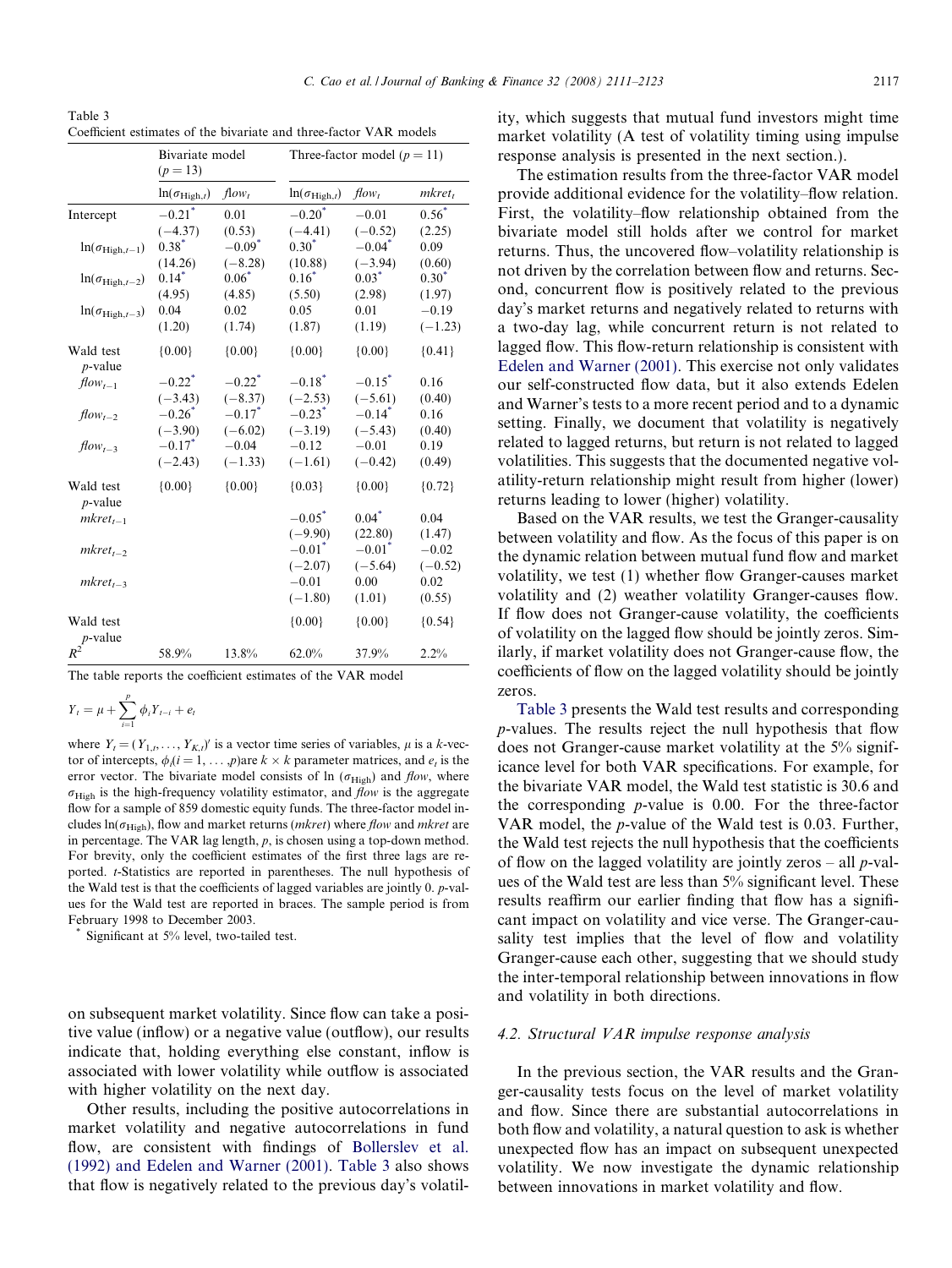<span id="page-7-0"></span>Table 4 Contemporaneous correlations between VAR innovations

|                        | $ln(\sigma_{High, t})$ | flow <sub>t</sub> | mkret <sub>t</sub> |
|------------------------|------------------------|-------------------|--------------------|
| $ln(\sigma_{High, t})$ | $1.00\,$               |                   |                    |
| $flow_t$               | $-0.10^*$              | 1.00              |                    |
| $mkret_t$              | $-0.26$ <sup>*</sup>   | 0.04              | 1.00               |

The table reports the contemporaneous correlations between innovations from the VAR (11) model consisting of  $ln(\sigma_{High})$ , flow, and market returns (*mkret*), where  $\sigma_{High}$  is the high-frequency volatility estimator and *flow* is the aggregate flow for a sample of 859 domestic equity funds. The VAR lag length was chosen using a top-down approach. The sample period is from February 1998 to December 2003.

Significant at 5% level, two-tailed test.

Table 4 reports the contemporaneous correlations between innovations of the three-factor VAR model. As shown in the table, volatility shocks are negatively correlated with flow shocks at the 5% significance level with a  $correlation of -0.10$ . Next, we assess the impact of flow shocks on volatility shocks using the structural VAR approach proposed by [Bernanke \(1986\) and Sims \(1986\)](#page-11-0). Specifically, we examine the three-factor structural VAR model, which consists of high-frequency volatility  $(ln(\sigma_{High}))$ , flow, and market returns (mkret). Assuming that volatility shocks are determined by flow and return shocks, and that flow shocks are determined only by return shocks, we find volatility shocks respond negatively to concurrent flow shocks with a coefficient estimate of  $-0.284$ and a *t*-Statistic of  $-4.44$ <sup>5</sup>

To examine the dynamic relationship between innovations in volatility and innovations in flow, we study the impulse response functions, which provide the estimated dynamic response of a variable to a unit standard deviation shock in other variables. Fig. 3 plots the impulse response function of  $ln(\sigma_{High})$  to a unit shock in *flow* over a 60-day period. Two standard error bands are also provided to assess the significance of the impact of flow shocks on volatility. The figure indicates that flow shocks have a pronounced negative impact on market volatility, especially over the subsequent 10 days. For example, a positive unit standard deviation shock in *flow* generates an initial day decline of 0.06 standard deviation of volatility and its impact is less than 0.02 standard deviation of volatility after 20 days.

Therefore, much as we did for the VAR coefficient estimates we reported previously, we document an asymmetry between the impact of inflow shocks and outflow shocks on market volatility – A unit shock in inflow (outflow) predicts a decline (increase) in concurrent and next day volatility.



Fig. 3. Impulse responses of high-frequency volatility to flow. The figure plots the impulse responses of high-frequency volatility  $(\ln(\sigma_{High}))$  to a unit standard deviation shock in flow in a structural VAR(11) model that consists of ln ( $\sigma_{High}$ ), flow, and market returns (mkret), assuming that volatility shocks are determined by flow and return shocks and that flow shocks are determined by return shocks. The VAR lag length is chosen using a top-down approach. The dotted lines represent the plus and minus two standard error bands. The sample period is from February 1998 to December 2003.

Further, the impact of flow shocks on volatility is large during the first few days and then gradually dissipates over two months.

# 4.3. Evidence of volatility timing

[Busse \(1999\)](#page-12-0) investigates the question of whether mutual funds time market volatility using daily fund returns from 1985 to 1995, and finds that (1) there is a significant relation between volatility timing and a traditional measure of investment performance at individual fund level; (2) funds decrease market exposure when the market volatility is high; and (3) the systematic risk of surviving funds is sensitive to market volatility. In this subsection, we extend the test for volatility timing for a recent period (1998–2003) from the perspective of flow–volatility relationship for a recent period.

The estimation results reported in [Table 3](#page-6-0) suggest that flow is negatively related to the previous day's volatility. If the previous day's market volatility is high (low), the next day's flow tends to be low (high). Now we examine the ability of timing volatility by using the three-factor VAR model consisting of  $ln(\sigma_{High})$ , flow, and mkret, and by analyzing impulse responses. We assume that flow shocks are determined by volatility and return shocks, and that volatility shocks are determined by return shocks.<sup>6</sup>

Our result indicates a significantly negative contemporaneous response of flow to shocks in volatility (the coefficient estimate is  $-0.04$  with a *t*-statistic of  $-4.32$ ). The impulse response function of flow to a unit standard devi-

<sup>5</sup> We reach similar conclusions under other assumptions that innovations in market volatility are determined by innovations in flow, and (1) innovations in returns are determined by innovations in volatility and flow; (2) innovations in flow are determined by innovations in returns, which are determined by innovations in volatility; or (3) innovations in volatility are determined by innovations in returns, which are determined by innovations in flow.

<sup>&</sup>lt;sup>6</sup> We also consider other assumptions and find that our results remain unchanged.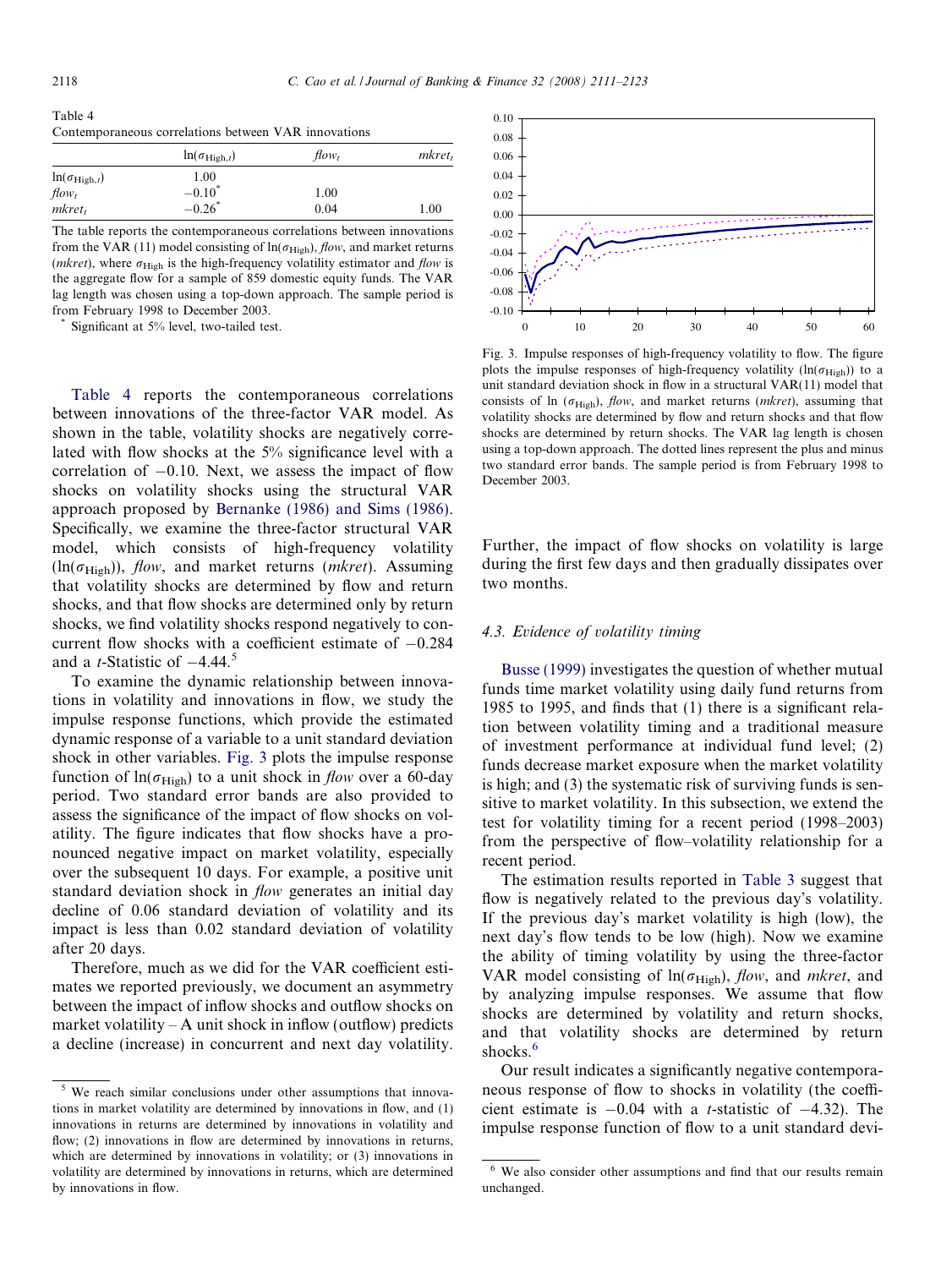<span id="page-8-0"></span>

Fig. 4. Impulse responses of flow to high-frequency volatility. The figure plots the impulse responses of flow to a unit standard deviation shock high-frequency volatility ( $ln(\sigma_{High})$ ) in a structural VAR (11) model that consists of ln ( $\sigma$ <sub>High</sub>), *flow*, and market returns (*mkret*), assuming that flow shocks are determined by volatility and return shocks and that volatility shocks are determined by return shocks. The VAR lag length is chosen using a top-down approach. The dotted lines represent the plus and minus two standard error bands. The sample period is from February 1998 to December 2003.

ation shock in market volatility is plotted in Fig. 4. The plot suggests that a unit shock in market volatility has a significant, but temporary, impact on flow. In particular, a positive shock in market volatility results in less inflow one-day after the shock, and the impact dissipates to zero very soon thereafter. Therefore, the impact of volatility shock on flow is short-lived, compared to the impact of flow shock on volatility. Overall, the structural VAR impulse response analyses provide supporting evidence that mutual fund investors time volatility.

#### 4.4. Trading volume

It is well known that trading volume is positively related to volatility ([Karpoff, 1987](#page-12-0)). This correlation between volume and volatility raises the concern of whether the volatility–flow dynamic is a spurious manifestation of the volatility–volume dynamic. To rule out this possibility, we include market turnover rate (TR) as a control variable in the VAR model. The turnover rate is defined as the value-weighted average of daily trading volume for all NYSE/AMEX/Nasdaq stocks, divided by their shares outstanding at the end of the previous day.

[Table 5](#page-9-0) presents coefficient estimates of the VAR model which consists of  $ln(\sigma_{High})$ , *mkret*, *flow*, and TR.<sup>7</sup> Our result shows that the flow–volatility dynamic still holds, even after controlling for market turnover. For example, volatility is negatively related to prior flows at the first two lags, with *t*-Statistics of  $-2.68$  and  $-3.24$ , respectively. Additional result suggests that market turnover has little impact on the impulse responses of volatility to flow–flow shocks still have a negative impact on volatility after controlling for market turnover. We conclude that the impact of flow on market volatility is not a spurious manifestation of the impact of overall market volume on volatility.

# 4.5. Test for relationship between intraday volatility and daily *flow*

According to [Edelen and Warner \(2001\),](#page-12-0) mutual fund managers may receive flow information provided by their transfer agent prior to the close of a trading day, and the information has some predictability. Some fund managers have informal arrangements with their transfer agent, who is expected to telephone fund managers about unusually large individual transactions by mid-afternoon. Further, institutional investors in a fund often give a one-day advance notice for large wire transfers. This common practice helps fund managers to predict flow and subsequent returns. [Edelen and Warner \(2001\)](#page-12-0) find a stronger relation between market return and flow in the afternoon than in the morning.

Our previous results indicate that there is a negative concurrent relationship between daily market volatility and daily flow–inflow is associated with lower volatility, while outflow is associated with higher volatility. If fund managers have access to flow information prior to the end of a trading day, and if they make trades based on that flow information (fund-share transactions), we expect intraday volatility to decrease over the trading day, as fund managers receive additional information about fund inflow. On the other hand, we expect intraday volatility to increase as fund managers learn about outflow during a typical day. Now we examine the relation between intraday volatility and daily flow.

[Table 6](#page-9-0) presents estimates from the following regression equations:

$$
\ln(\sigma_{\text{High},t}^T) = \alpha_0 + \alpha_1 flow_t + \sum_{i=1}^5 \beta_i \ln(\sigma_{\text{High},t-i}) + \varepsilon_t,
$$
\n(4)

$$
\ln(\sigma_{\text{High},t}^T) = \alpha_0 + \alpha_1 \text{inflow}_t + \alpha_2 \text{outflow}_t + \sum_{i=1}^5 \beta_i \ln(\sigma_{\text{High},t-i}) + \varepsilon_t,
$$
\n(5)

where inflow<sub>t</sub> =  $\begin{cases} flow_t, & \text{if } flow_t \geq 0 \\ 0 & \text{if } flow \leq 0 \end{cases}$ 0, if  $flow_t < 0$  $\epsilon$ and outflow<sub>t</sub> =  $\int 0$ , if  $flow_t > = 0$ flow, if  $flow_t < 0$  $\epsilon$ .

The superscript  $T$  denotes an intraday period (Open-11:00, 11:00-15:00, or 15:00-close). The two regression models are estimated for each intraday period separately. The dependent variable is the high-frequency volatility, computed by using intraday returns on the S&P 500 index during a given intraday period. The lagged daily volatilities from previous days are used as control variables.

[Table 6](#page-9-0) reveals that the relation between intraday volatility and daily flow is negative for each of the three intraday periods. For the time periods of open-11:00,

 $7$  The lag length is set at seven using a top-down approach. For brevity, only the first three lags are reported.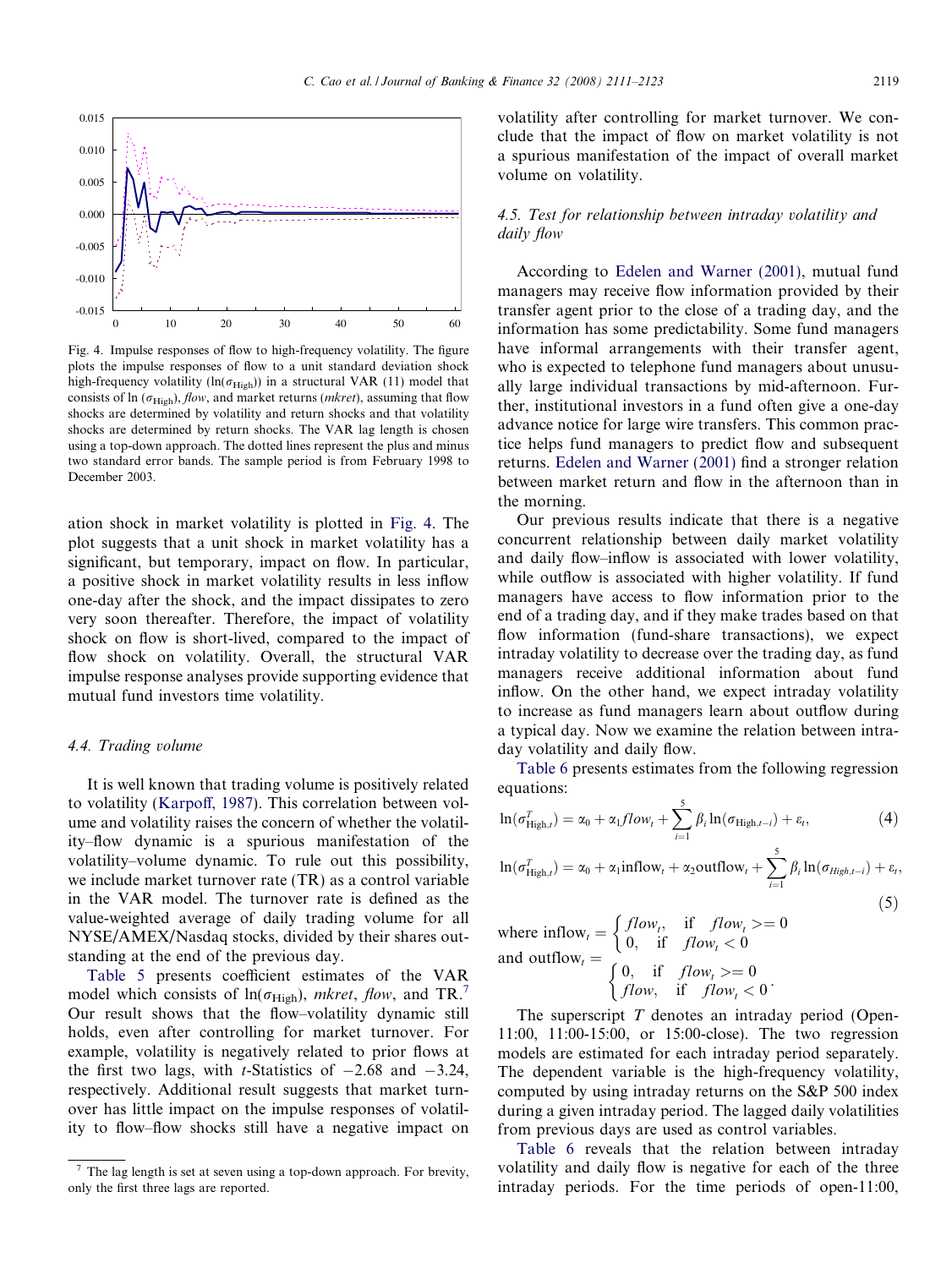<span id="page-9-0"></span>

| Table 5 |                                                                  |
|---------|------------------------------------------------------------------|
|         | Coefficient estimates of the VAR model including market turnover |

|                          | $ln(\sigma_{High, t})$ |              | $flow_t$             |              | $mkret_t$ |                 | TR <sub>t</sub>     |                 |
|--------------------------|------------------------|--------------|----------------------|--------------|-----------|-----------------|---------------------|-----------------|
|                          | Estimate               | t-Statistics | Estimate             | t-Statistics | Estimate  | $t$ -Statistics | Estimate            | $t$ -Statistics |
| Intercept                | $-0.21$ <sup>*</sup>   | $-4.01$      | $-0.01$              | $-0.69$      | 0.22      | 0.78            | 0.57                | 1.28            |
| $ln(\sigma_{High, t-1})$ | $0.28*$                | 10.33        | $-0.03^*$            | $-3.34$      | 0.11      | 0.74            | 0.18                | 0.76            |
| $ln(\sigma_{High, t-2})$ | $0.16*$                | 5.50         | $0.03*$              | 3.27         | 0.28      | 1.82            | $-0.48$             | $-1.95$         |
| $ln(\sigma_{High, t-3})$ | 0.05                   | 1.84         | 0.01                 | 1.28         | $-0.19$   | $-1.18$         | $-0.28$             | $-1.10$         |
| $flow_{t-1}$             | $-0.19$ <sup>*</sup>   | $-2.68$      | $-0.14$ <sup>*</sup> | $-5.21$      | 0.15      | 0.39            | $-0.55$             | $-0.89$         |
| $flow_{t-2}$             | $-0.24$ <sup>*</sup>   | $-3.24$      | $-0.13^*$            | $-5.07$      | 0.15      | 0.38            | $-1.36^{*}$         | $-2.18$         |
| $flow_{t-3}$             | $-0.12$                | $-1.65$      | 0.00                 | $-0.01$      | 0.18      | 0.45            | $-0.87$             | $-1.37$         |
| $mkret_{t-1}$            | $-0.05^*$              | $-10.11$     | $0.04*$              | 22.7         | 0.04      | 1.46            | 0.05                | 1.18            |
| $mkret_{t-2}$            | $-0.01$ <sup>*</sup>   | $-2.16$      | $-0.01$ <sup>*</sup> | $-5.41$      | $-0.02$   | $-0.6$          | $-0.06$             | $-1.24$         |
| $mkret_{t-3}$            | $-0.01$                | $-1.82$      | 0.00                 | 1.21         | 0.01      | 0.39            | 0.00                | 0.04            |
| $TR_{t-1}$               | $0.01*$                | 2.14         | $-0.00^*$            | $-2.09$      | $-0.02$   | $-1.34$         | $0.21$ <sup>*</sup> | 7.78            |
| $TR_{t-2}$               | $-0.00$                | $-0.72$      | 0.00                 | $-0.32$      | 0.01      | 0.79            | $0.33$ <sup>*</sup> | 12.35           |
| $TR_{t-3}$               | 0.00                   | $-0.15$      | $-0.00$              | $-0.45$      | 0.01      | 0.26            | $-0.00$             | $-0.08$         |
| $R^2$                    |                        | 62.2%        |                      | 37.5%        |           | $3.0\%$         |                     | 46.8%           |

The table reports the coefficient estimates of the VAR model

$$
Y_{t} = \mu + \sum_{i=1}^{p} \phi_{i} Y_{t-i} + e_{t}
$$

where  $Y_t = (Y_{1,t},..., Y_{K,t})'$  is a vector time series of variables,  $\mu$  is a k-vector of intercepts,  $\phi_t(i = 1,...,p)$  are  $k \times k$  parameter matrices, and  $e_t$  is the error vector. The model consists of high-frequency volatility ( $\ln(\sigma_{\text{High}})$ ), flow, market return (mkret), and market turnover rate (TR). flow and mkret are denominated in percentages. The VAR lag length, p, is set at 10 using a top-down method. For brevity, only the coefficient estimates of the first three lags are reported. The sample period is from February 1998 to December 2003.

Significant at 5% level, two-tailed test.

| ۰,<br>×<br>٠<br>۰, |  |
|--------------------|--|
|--------------------|--|

|  | Test for the relationship between intraday volatility and daily flow |
|--|----------------------------------------------------------------------|
|--|----------------------------------------------------------------------|

| Intraday Period          | Open <sub>t</sub> - $11:00$ , |                      | $11:00,-15:00$       |                      |                      | 15:00,-Close,        |  |
|--------------------------|-------------------------------|----------------------|----------------------|----------------------|----------------------|----------------------|--|
|                          | (1)                           | (2)                  | (1)                  | (2)                  | (1)                  | (2)                  |  |
| Intercept                | $-0.19$ <sup>*</sup>          | $-0.21$ <sup>*</sup> | $-0.45$ <sup>*</sup> | $-0.47$ <sup>*</sup> | $-0.20$ <sup>*</sup> | $-0.26$ <sup>*</sup> |  |
|                          | $(-4.09)$                     | $(-4.14)$            | $(-9.96)$            | $(-9.69)$            | $(-2.82)$            | $(-3.30)$            |  |
| $flow_t$                 | $-0.47$                       |                      | $-0.52$ <sup>*</sup> |                      | $-0.39$ <sup>*</sup> |                      |  |
|                          | $(-6.62)$                     |                      | $(-7.59)$            |                      | $(-3.54)$            |                      |  |
| inflow,                  |                               | $-0.38$ <sup>*</sup> |                      | $-0.41$ <sup>*</sup> |                      | $-0.10$              |  |
|                          |                               | $(-3.07)$            |                      | $(-3.48)$            |                      | $(-0.55)$            |  |
| outflow,                 |                               | $-0.57$ <sup>*</sup> |                      | $-0.64$ <sup>*</sup> |                      | $-0.71$ <sup>*</sup> |  |
|                          |                               | $(-4.30)$            |                      | $(-4.97)$            |                      | $(-3.43)$            |  |
| $ln(\sigma_{High, t-1})$ | $0.44*$                       | $0.44*$              | $0.39*$              | $0.39*$              | $0.40^{*}$           | $0.40*$              |  |
|                          | (14.77)                       | (14.70)              | (13.47)              | (13.40)              | (8.60)               | (8.50)               |  |
| $ln(\sigma_{High, t-2})$ | $0.24$ <sup>*</sup>           | $0.23^*$             | $0.22^*$             | $0.22^*$             | $0.21$ <sup>*</sup>  | $0.20^{*}$           |  |
|                          | (7.28)                        | (7.22)               | (7.03)               | (6.96)               | (4.10)               | (4.00)               |  |
| $ln(\sigma_{High, t-3})$ | 0.02                          | 0.02                 | 0.04                 | 0.04                 | 0.07                 | 0.07                 |  |
|                          | (0.54)                        | (0.53)               | (1.31)               | (1.30)               | (1.44)               | (1.42)               |  |
| $R^2$                    | 51.3%                         | 51.4%                | 53.9%                | 54.0%                | 32.0%                | 32.1%                |  |

The regression results are based on the following equations:

$$
\ln(\sigma_{\text{High},t}^T) = \alpha_0 + \alpha_1 flow_t + \sum_{i=1}^5 \beta_i \ln(\sigma_{\text{High},t-i}) + \varepsilon_t,
$$
\n
$$
\ln(\sigma_{\text{High},t}^T) = \alpha_0 + \alpha_1 \text{inflow}_t + \alpha_2 \text{outflow}_t + \sum_{i=1}^5 \beta_i \ln(\sigma_{\text{High},t-i}) + \varepsilon_t,
$$
\n
$$
\text{where } \text{inflow}_t = \begin{cases} flow_t, & \text{if } flow_t >=0\\ 0, & \text{if } flow_t <0 \end{cases} \text{ and } \text{outflow}_t = \begin{cases} 0, & \text{if } flow_t >=0\\ flow, & \text{if } flow_t <0 \end{cases}
$$
\n
$$
\text{(5)}
$$

The superscript T denotes an intraday period (Open-11:00, 11:00–15:00, or 15:00-close). The two regression models are estimated for each intraday period. The dependent variable is the high-frequency volatility computed by using intraday returns on the S&P 500 index during an intraday period. The lagged daily volatility from previous days are used as control variables. *t*-Statistics are in parentheses.

\* Significant at 5% level, two-tailed test.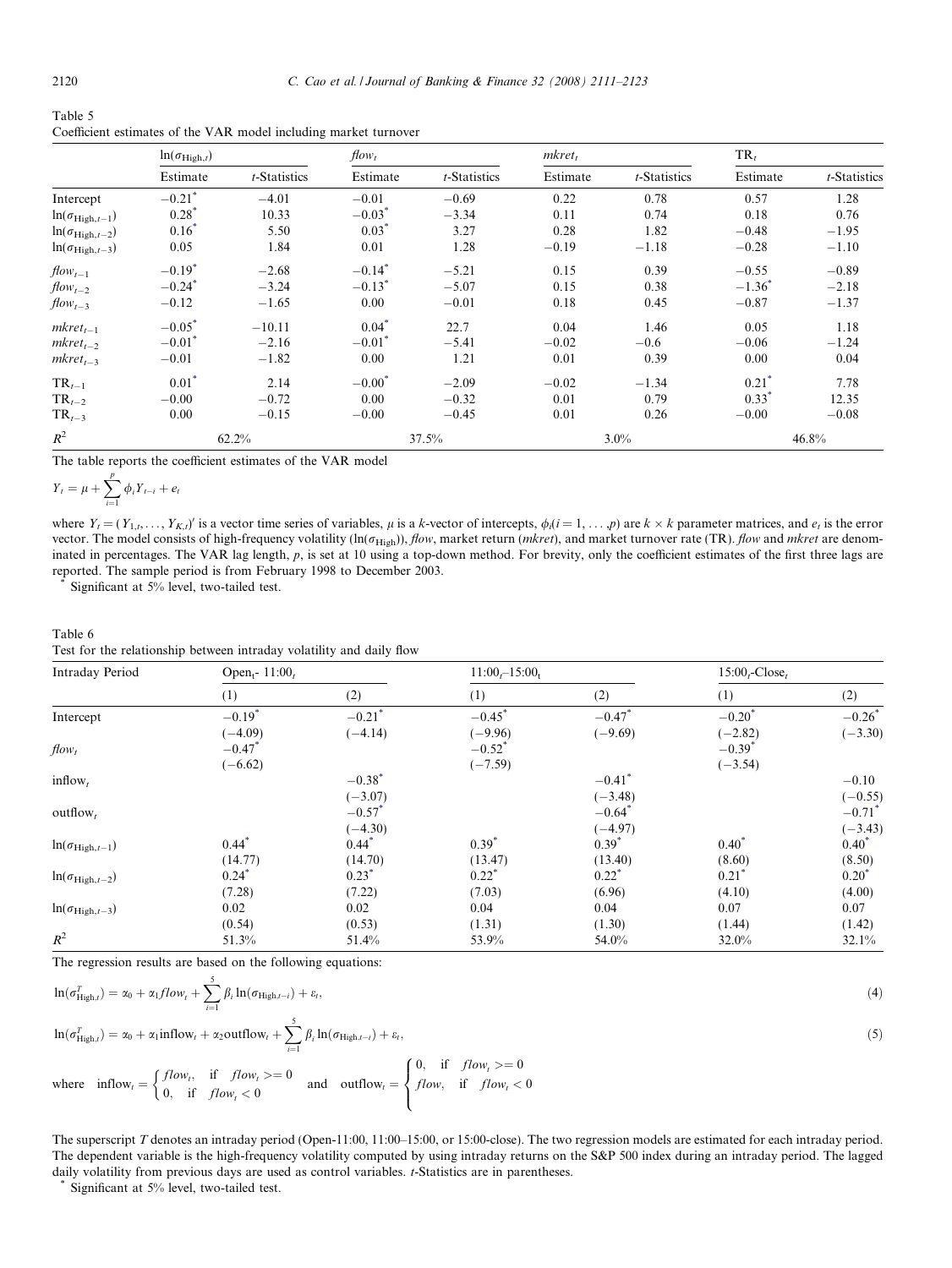<span id="page-10-0"></span>11:00-15:00 and 15:00-close, the coefficient estimates are  $-0.47$ ,  $-0.52$  and  $-0.39$ , respectively (with *t*-Statistics being  $-6.62$ ,  $-7.59$  and  $-3.54$ ). While there is a difference between early morning and late afternoon results, the difference appears to be small. One drawback of the regression specification in Eq. [\(4\)](#page-8-0) is that it does not allow us to assess the differential impact of inflow versus outflow on volatility.

We decompose flow into inflow and outflow, and we include both variables in Eq. (5). The separation of inflow from outflow reveals several interesting results. For example, the two coefficients of inflow are close to each other for the time periods of open-11:00 and  $11:00-15:00$  ( $-0.38$  versus  $-0.41$ ) and both are significant at 5% level with *t*-Statistics being  $-3.07$  and  $-3.48$ . However, the coefficient estimate  $(-0.10)$  becomes close to zero and insignificant during the period of 15:00-close (*t*-Statistic  $= -0.55$ ). As a result, the relation between intraday volatility and inflow is significant and stable prior to 15:00, but non-exist in the last trading hour. A possible explanation for this result is that fund managers may decide, during the last trading hour, to wait until the next day to purchase more stocks, even though they learn more about inflow during the last hour than during earlier periods.

The coefficient estimate of outflow during each period shows a different pattern: it increases in the magnitude monotonically from morning to afternoon. For instance, the estimated coefficients are  $-0.57$ ,  $-0.64$  and  $-0.71$  for the three time periods. The relation between intraday volatility and outflow becomes progressively stronger from morning to afternoon. The negative coefficient, together with outflow (which takes a negative value), implies that intraday volatility increases from morning to afternoon, assuming everything else is equal. One explanation for this finding is that as fund managers know more about outflow toward the end of a trading day, they may furiously sell securities before the market closes, in order to meet redemption requirements.

# 5. Robustness check

To ensure that our results are not sensitive to the particular volatility estimator used, we re-examine the volatility– flow relationship by using two alternative volatility estimators. The first one is the high-low volatility ( $\sigma_{\text{HL}}$ ). Table 7 reports the VAR coefficient estimates and shows that the results using  $\sigma_{HL}$  are similar to the previously presented results. For example,  $\sigma_{HL}$  is negatively related to previous flow at lags 1 and 2, with  $t$ -Statistics being  $-3.25$  and  $-2.86$ , respectively.

We then re-examine the structural VAR model consisting of  $ln(\sigma_{HL})$ , flow, and *mkret*. Under the hypothesis that flow causes volatility, we assume that volatility shocks are determined by both flow and return shocks, while flow shocks are only determined by return shocks. Similar to the results relying on high-frequency volatility estimator,  $\sigma_{\text{High}}$ , we find that flow shocks response significantly to shocks in  $\sigma_{HL}$  with a coefficient estimate of  $-0.396$  (*t*-Statistic  $= -3.80$ ). [Fig. 5](#page-11-0) plots the impulse response function of  $\sigma_{\text{HL}}$  to *flow*. The figure provides evidence that is qualitatively similar to that in [Fig. 3](#page-7-0), when the volatility is the high-frequency volatility estimator,  $\sigma_{\text{High}}$ .

The second alternative volatility estimator is obtained by using a GARCH model. Extant literature documents

Table 7 Coefficient estimates of the three-factor VAR model using high-low volatility

|                       | $ln(\sigma_{HL,t})$  |              | $flow_t$             |                 | mkret,   |                 |
|-----------------------|----------------------|--------------|----------------------|-----------------|----------|-----------------|
|                       | Estimate             | t-Statistics | Estimate             | $t$ -Statistics | Estimate | $t$ -Statistics |
| Intercept             | $-0.32$ <sup>*</sup> | $-4.74$      | 0.00                 | 0.16            | $0.52^*$ | 2.14            |
| $ln(\sigma_{HL,t-1})$ | $-0.01$              | $-0.50$      | $-0.00$              | $-0.32$         | $-0.02$  | $-0.21$         |
| $ln(\sigma_{HL,t-2})$ | $0.16$ <sup>*</sup>  | 5.98         | 0.01                 | 1.97            | $-0.00$  | $-0.03$         |
| $ln(\sigma_{HL,t-3})$ | $0.10^*$             | 3.61         | 0.00                 | 0.77            | 0.04     | 0.43            |
| $flow_{t-1}$          | $-0.39$ <sup>*</sup> | $-3.25$      | $-0.10^{\circ}$      | $-3.97$         | 0.12     | 0.43            |
| $flow_{t-2}$          | $-0.35^*$            | $-2.86$      | $-0.13$ <sup>*</sup> | $-4.78$         | 0.17     | 0.39            |
| $flow_{t-3}$          | $-0.11$              | $-0.95$      | 0.01                 | 0.19            | 0.04     | 0.08            |
| $mkret_{t-1}$         | $-0.08*$             | $-11.28$     | $0.05^*$             | 28.57           | $-0.02$  | $-0.67$         |
| $mkret_{t-2}$         | $-0.05^*$            | $-5.17$      | $-0.01$              | $-6.20$         | $-0.04$  | $-1.19$         |
| $mkret_{t-3}$         | $-0.03$ <sup>*</sup> | $-2.78$      | 0.00                 | 0.95            | $-0.05$  | $-1.36$         |
| $R^2$                 | 42.8%                |              | 43.8%                |                 | 2.1%     |                 |

The table reports the coefficient estimates of the VAR model

$$
Y_{t} = \mu + \sum_{i=1}^{p} \phi_{i} Y_{t-i} + e_{t}
$$

where  $Y_t = (Y_{1,t}, \dots, Y_{K,t})'$  is a vector time series of variables,  $\mu$  is a k-vector of intercepts,  $\phi_t(i = 1, \dots, p)$  are  $k \times k$  parameter matrices, and  $e_t$  is the error vector. The model consists of  $\ln(\sigma_{HL})$ , flow, and market return (mkret), where  $\sigma_{HL}$  is the high-low volatility estimator and flow is the aggregate flow for a sample of 859 domestic equity funds. *flow* and *mkret* are denominated in percentages. The VAR lag length, p, is set at 11 using a top-down method. For brevity, only the coefficient estimates of the first three lags are reported. The sample period is from February 1998 to December 2003.

Significant at 5% level, two-tailed test.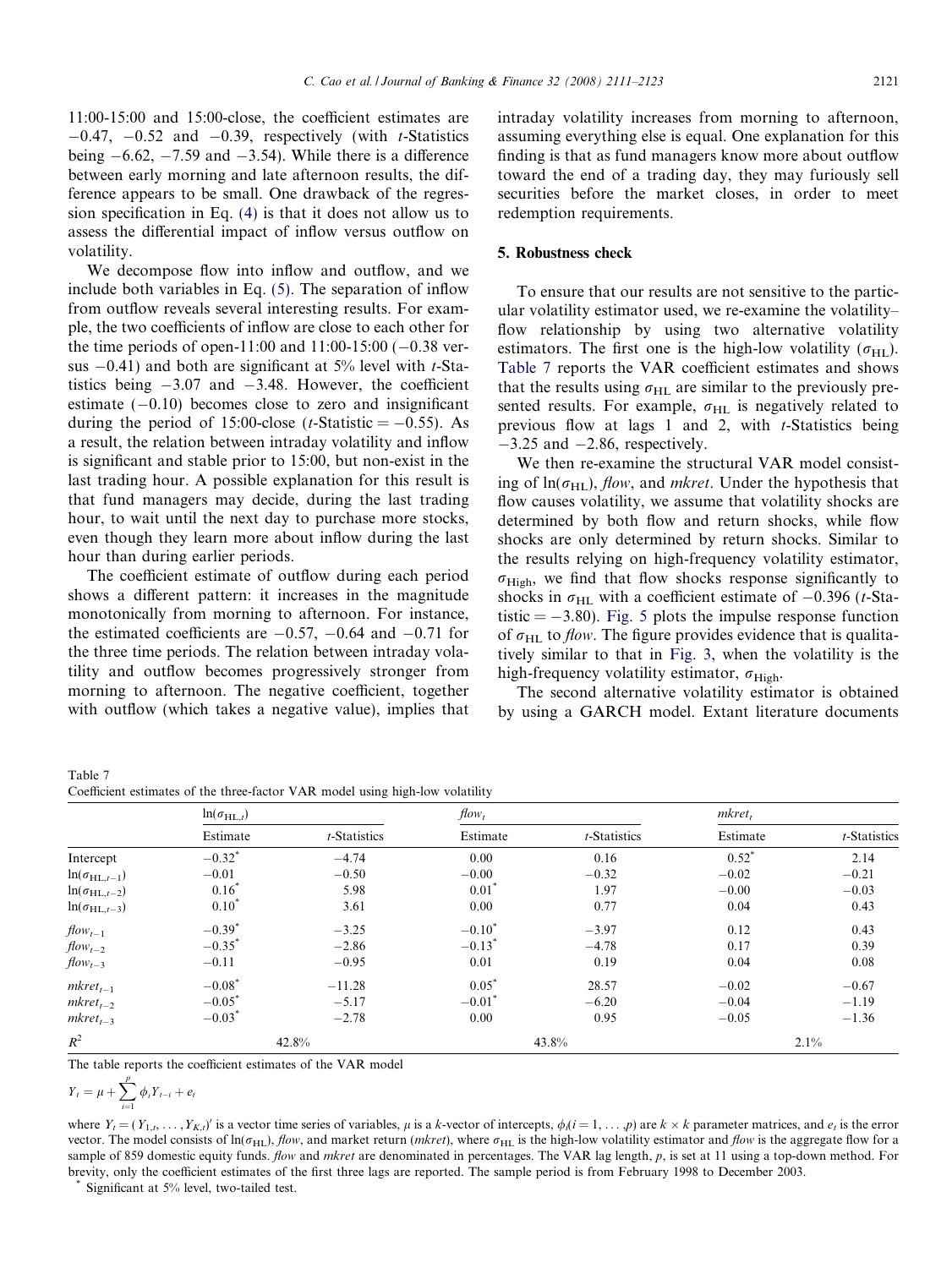<span id="page-11-0"></span>

Fig. 5. Impulse responses of high-low volatility to flow. The figure plots the impulse responses of high-low volatility (ln  $(\sigma_{HL})$ ) to a unit standard deviation shock in flow in a structural VAR (12) model that consists of  $ln(\sigma_{HI})$ , flow, and market returns (*mkret*), assuming that volatility shocks are determined by flow and return shocks and that flow shocks are determined by return shocks. The VAR lag length is chosen using a topdown approach. The dotted lines represent the plus and minus two standard error bands. The sample period is from February 1998 to December 2003.

that market returns exhibit conditional heteroskedasticity [\(French et al., 1987; Nelson, 1991\)](#page-12-0). To take this property into account, we adopt a two-step procedure. In the first step, we estimate a  $GARCH(1,1)$  model with an  $AR(5)$ specification for the intraday return on the S&P 500 index. The estimation is done for each day in our sample. In the second step, we use the residual from the mean equation of the GARCH model and Eq. [\(2\)](#page-3-0) to obtain a new volatility estimator each day. We then re-estimate the three-factor VAR model and re-do the impulse response analysis. Once again, the results are similar to those reported in [Table 3](#page-6-0) and [Figs. 3 and 4.](#page-7-0) For example, the relation between market volatility and lag-1 flow is negative and significant (the coefficient estimate is  $-0.21$  and the *t*-Statistic is  $-3.36$ ).

The next robustness test addresses the concern of whether our results are driven by (1) a few large volatility spikes and (2) the events of September 11, 2001, which has a large impact on market volatility. Indeed, our sample period is characterized by five large volatility spikes related to the Russian financial crisis, the burst of the internet bubble, the 9/11 events, etc. We remove five observations corresponding to the five largest volatility outliers from the sample and find that our main results remain unchanged. To ensure that our results are robust and not being driven by the 9/11 events, we split our data into two sub-periods: one starting in February of 1998 and running through August of 2001, and the other starting in October of 2001 and running through the end of 2003. We find that the result of testing volatility–flow relationship is stronger during the first than during the second sub-period (a shorter period). The VAR coefficient that characterizes the relation between volatility and the lag-1 flow is  $-0.18$ and significant at 5% level during the pre-9/11 period, however, this coefficient is  $-0.12$  and only significant at the 10% level during the post-9/11 period. Overall, while a

shorter sample could lead to less powerful tests, our analysis based on the two sub-samples yields findings similar to those presented in previous sections, suggesting that our results are not a byproduct of including the 9/11 events in our sample.

# 6. Conclusion

This paper empirically examines the dynamic relation between aggregate mutual fund flow and market-wide volatility. There are many arguments for and against the linkage between flow and market volatility, however, most of them are heuristic and judgmental. This paper is the first that provides direct evidence of the relation between flow and market volatility.

Our sample comprises 859 domestic equity funds and spans the time period from 1998 to 2003. Using a VAR approach, we show that market volatility is negatively related to concurrent and lagged flow, and that shock in flow has a negative impact on market volatility. One implication of this result is that a positive shock in flow (inflow shock) predicts a decline in volatility, while a negative shock in flow (outflow shock) predicts an increase in volatility on the next day. We also find evidence of volatility timing for a recent period of 1998–2003. Last, we uncover a differential impact of daily inflow versus outflow on intraday volatility. The relation between intraday volatility and daily flow is stable from morning until 15:00, but this relation disappears during the last trading hour. Further, the relation between volatility and outflow becomes stronger, progressively, from morning to afternoon. These results suggest that the response of fund managers to inflow is different from that to outflow as a trading day progresses.

# Acknowledgements

This research is supported by the Research Grant Council of the Hong Kong Government (Earmarked Grant: HKU7141/02H). Special thanks go to Giorgio Szego and two anonymous referees for insights that greatly improved the quality of our paper. We thank Herman Bierens, Tim Simin, Michelle Lowry, Laura Field, Bill Kracaw and seminar participants at Pennsylvania State University and Financial Management Association Meetings for helpful comments.

#### References

- Andersen, Torben, Bollerslev, Tim, Diebold, Francis, Ebens, Heiko, 2001. The distribution of realized stock return volatility. Journal of Financial Economics 61, 43–76.
- Bernanke, Ben, 1986. Alternative explanations of the money-income correlation. Carnegie-Rochester Conference Series on Public Policy 25, 49–100.
- Black, Fischer, 1996. Noise. Journal of Finance 41, 529–543.
- Bollerslev, Tim, Chou, Ray, Kroner, Kenneth, 1992. ARCH modeling in finance: A review of the theory and empirical evidence. Journal of Econometrics 52, 5–59.